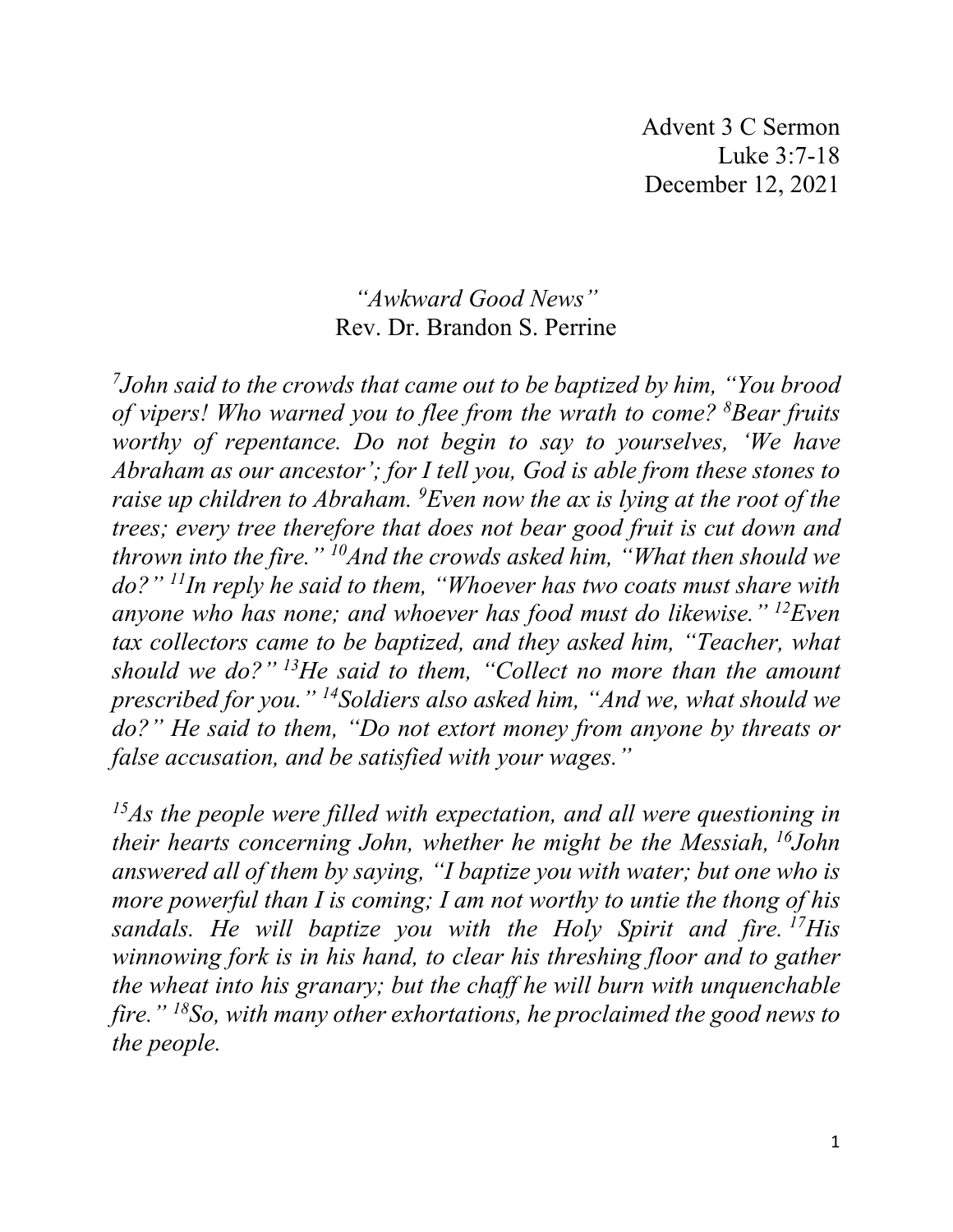On this Third Sunday of Advent, this Joy Sunday, I find the juxtaposition of Paul's exhortation to "rejoice in the Lord always" and John's less cheery prediction that one is coming who will baptize with fire to be a bit ironic. Joy and judgement are presented to us side by side.

This sense of irony is not so different than a group of young children awaiting the arrival of St. Nicholas and his pack full of gifts, only to be greeted by a cruel birch rod. Until recently, I was unaware that in the 19<sup>th</sup> century, old St. Nick was cast not just as the bearer of gifts, but also the purveyor of punishments. A children's book from 1821 concludes with the Saint describing the gifts he'd left for the good little boys and girls and a picture of a stocking containing a bundle of switches. Nicholas' imagined words accompany the picture:

But where I found the children naughty In manners rude, In tempers haughty, Thankless to parents, liars, swearers, Boxers or base tale-bearers

I left a long, black birchen rod, Such as the dread command of God Directs a Parent's hand to use When virtue's path his sons refuse.<sup>[1](#page-1-0)</sup>

There's an undeniable irony in casting the "right jolly old elf" with his "sleigh full of toys" as also the punisher of naughty girls and boys. And there's that same sense of irony present with us today on Joy Sunday as we hear the fiery prophet's portent of judgement.

John doesn't come across as much of a "people person," does he? In fact, he seems a bit gauche, socially inept, and awkward. Not that there's anything wrong with being awkward. In fact, I personally feel that I can

<span id="page-1-0"></span><sup>&</sup>lt;sup>1</sup> John Grossman. "Christmas Curiosities," New York: Harry N. Abrams, Inc., 2008.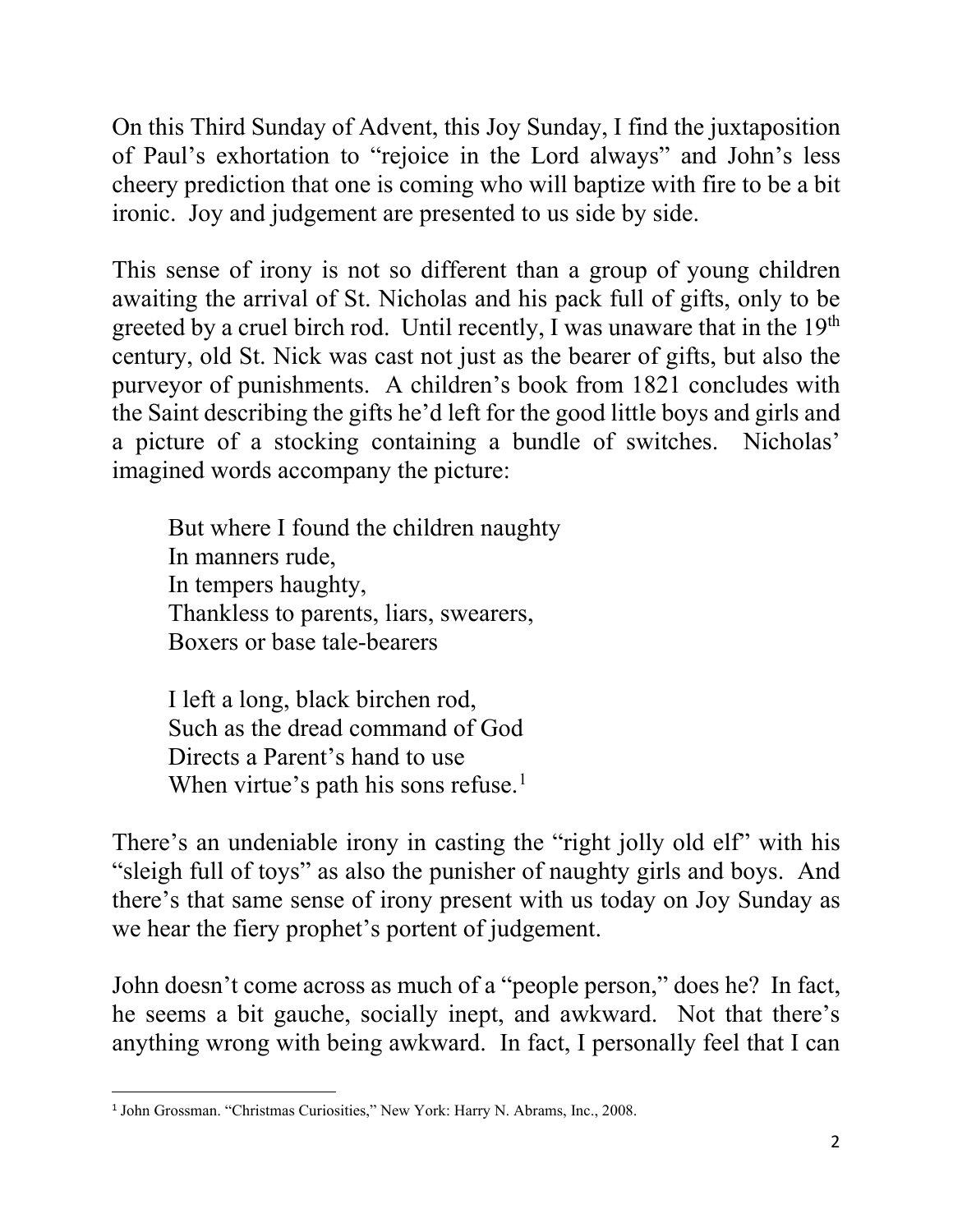be extremely awkward at times, so no judgement from me. Just stating the obvious. And yet, John called the people to the Jordan River with a message of repentance and baptism and they actually came. Then he laid into them: "You brood of vipers…every tree that doesn't bear good fruit will be cut down and burned with fire...the one who is coming will separate the wheat from the chaff and the chaff will be burned with unquenchable fire!" Would that work here at New England?

I don't know about you, but I've always been taught that you catch more flies with honey than with vinegar. I wonder, how attractive *was* John's coarse message? Is it any wonder he made enemies? Luke softens John's tirade by concluding with the words: "So, with many other exhortations, he proclaimed the good news to the people." Good news? Really? It's entirely possible that my definition of good news and Luke's are somewhat different! How about you? With all the name calling, tree cutting, and chaff burning, does John capture the good news of *your* faith?

The truth is, though, at its core, John's message was about more than scaring the hell out of people. The crowds had come. They had reaffirmed their commitment to God's ways through baptism. Now, they were going home—back to their families, their trades, their communities. Their mettle was about to be tested. Would they live as fruit-bearing trees instead of brambles, as nourishing wheat instead of useless chaff? How would they "prepare the way" for the coming of God's promised one? That, I think, is what John, awkward as he may have been, was truly getting at.

Though we may not be awaiting the arrival of a fearful saint bearing a birch rod or a fire-wielding judge with a winnowing fork, I honestly think it's a valid question for each of us, this Advent and year 'round. How are we preparing the way? We come to church on Sundays, ask our questions, listen for the spirit, and reaffirm our commitment to the Christian family and to heaven's dream for the world. And then we go out again. But, do we bring all that with us? Does it shape our relationships with others and with the world around us? Does it inform our priorities and decision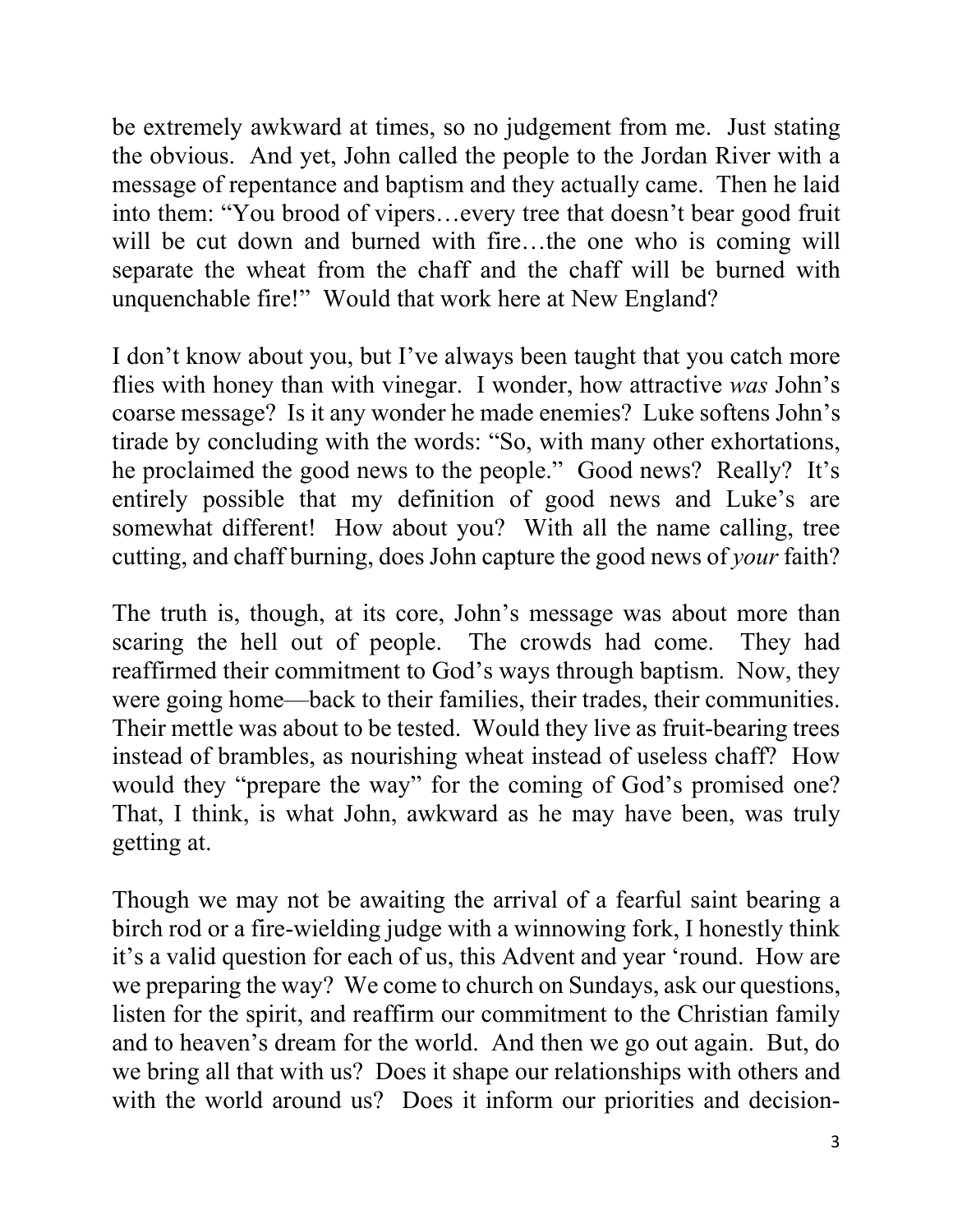making? Does it guide our preparation for the coming of heaven's dream into our midst? John certainly thought that it should.

As people of Jesus' way, our faith is meant to inform not just our Sunday mornings, but our lives beyond these walls. It's meant to be an integrated part of the organic whole that makes up our very selves—who we are and how we live in the world.

This Advent, maybe John's harsh-sounding words can serve as a soulsearching reminder to each of us, to consider how our faith inspires our lives beyond the walls of New England Congregational Church. May we too prepare the way for the coming of heaven's dream and bear good fruit. Amen.